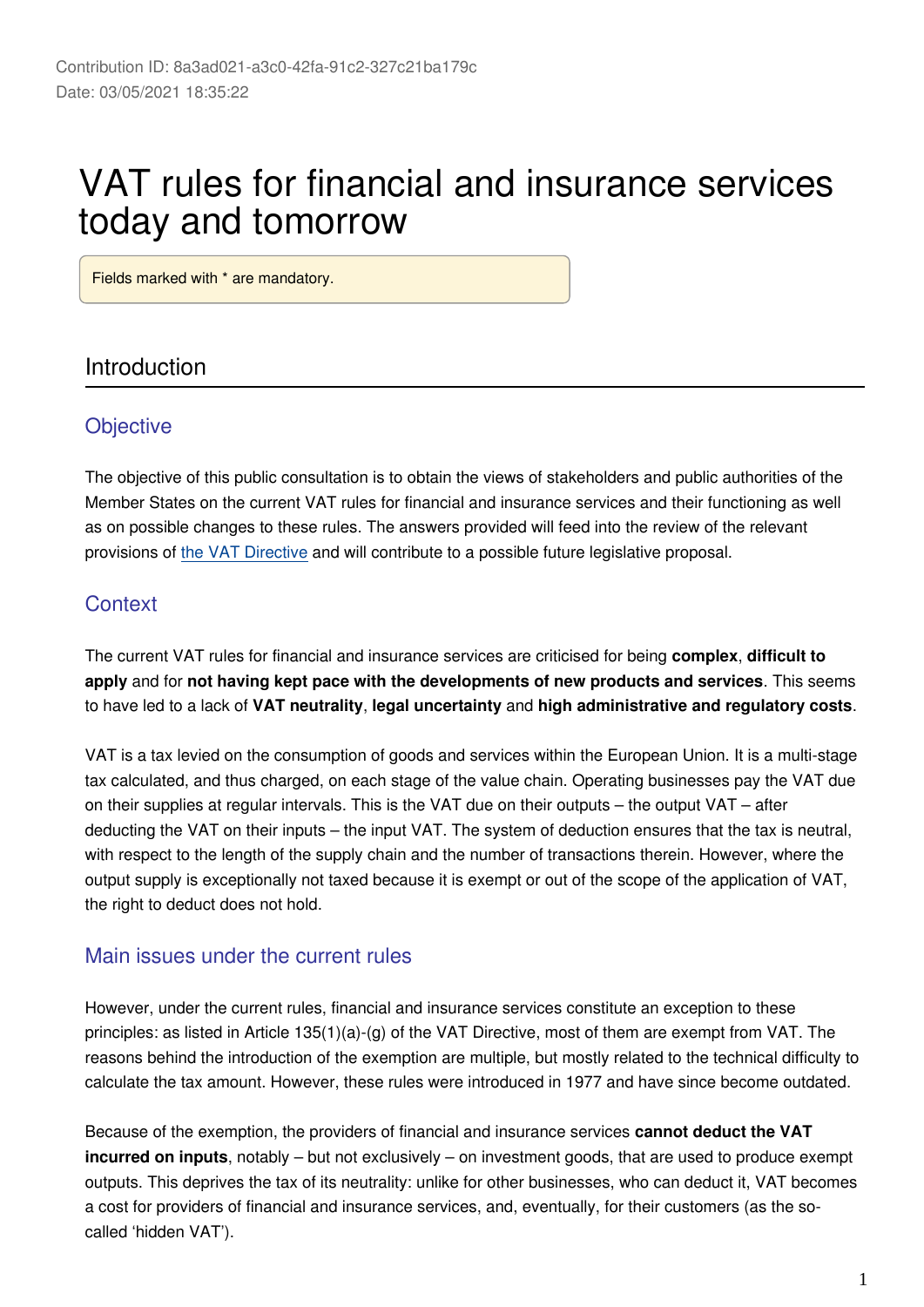To address the problem of hidden VAT, the VAT Directive provides for a number of structural provisions:

- **The option to tax** allows providers of financial services to charge VAT on certain otherwise exempt services, and thus to increase the proportion of taxed turnover and the corresponding input deduction. It is, however, up to Member States to introduce such an option and it is not available to insurance service providers.
- More commonly, financial and insurance service providers make use of two other existing instruments to minimise irrecoverable (hidden) VAT: **VAT groups** and – until recently – **costsharing arrangements**.

Since financial and insurance service providers are usually part of large company groups or other networks, these two instruments, albeit being different from a legal perspective, allow them to centralise at group level common business functions (e.g. IT services, accountancy, regulatory compliance, back office support, tax advisory) without generating irrecoverable input VAT on intra-group charges. However, on the one hand, the Court of Justice of the European Union (CJEU) in 2017 found cost-sharing arrangements used by financial and insurance operators inadmissible (see judgements [1,](http://curia.europa.eu/juris/document/document.jsf;jsessionid=EAD520AE38295B97CF168C8E4773B457?text=&docid=194787&pageIndex=0&doclang=EN&mode=lst&dir=&occ=first&part=1&cid=17258432) [2](http://curia.europa.eu/juris/document/document.jsf?text=&docid=194781&pageIndex=0&doclang=EN&mode=lst&dir=&occ=first&part=1&cid=17258608) and [3](http://curia.europa.eu/juris/document/document.jsf?text=&docid=194792&pageIndex=0&doclang=EN&mode=lst&dir=&occ=first&part=1&cid=17258722)). On the other hand, the VAT grouping scheme is limited exclusively to operators established in the same Member State and is implemented (if at all) in various ways across the EU. This raises the question of how to address the problem of hidden VAT in this important economic sector.

Apart from the implications of this recent case law, the VAT treatment of financial and insurance services raises other problems. The current rules are believed to be **complex** and **difficult to apply in practice**, and possibly **have not kept pace with the developments of new services** in the financial industry (for example services linked to crypto-assets and e-money). This seems to have led to **increasing litigation before the CJEU**, **legal uncertainty** and **high administrative and regulatory costs**. Moreover, such rules are interpreted and applied inconsistently by Member States, which contributes to **distortions** within the EU and in exchanges with third countries.

The Commission proposed to review the rules on the VAT treatment of financial and insurance services already in 2007 through a legislative package that comprised [a proposal for a Council Directive](https://eur-lex.europa.eu/legal-content/EN/TXT/?uri=celex%3A52007PC0747) and [a](https://eur-lex.europa.eu/procedure/EN/196485)  [proposal for a Council Implementing Regulation](https://eur-lex.europa.eu/procedure/EN/196485). However, the discussions in the Council came to a standstill and the proposals were [withdrawn in 2016](https://eur-lex.europa.eu/legal-content/en/ALL/?uri=CELEX%3A52016XC0430%2801%29).

Against this background, as announced in the Communication on an [Action Plan for fair and simple](https://ec.europa.eu/taxation_customs/sites/taxation/files/2020_tax_package_tax_action_plan_en.pdf)  [taxation supporting the recovery strategy,](https://ec.europa.eu/taxation_customs/sites/taxation/files/2020_tax_package_tax_action_plan_en.pdf) the Commission is currently preparing a proposal to review the VAT rules for financial and insurance services. This initiative is part of the objective to simplify the life of taxpayers operating in the Single Market, one of the priorities laid down in the Political Guidelines for the present Commission.

### Glossary

Terms used in this context:

- **Taxable amount**: the amount in respect of a taxable transaction upon which VAT is chargeable.
- **Output VAT**: the VAT due on taxable persons' supplies' or outputs.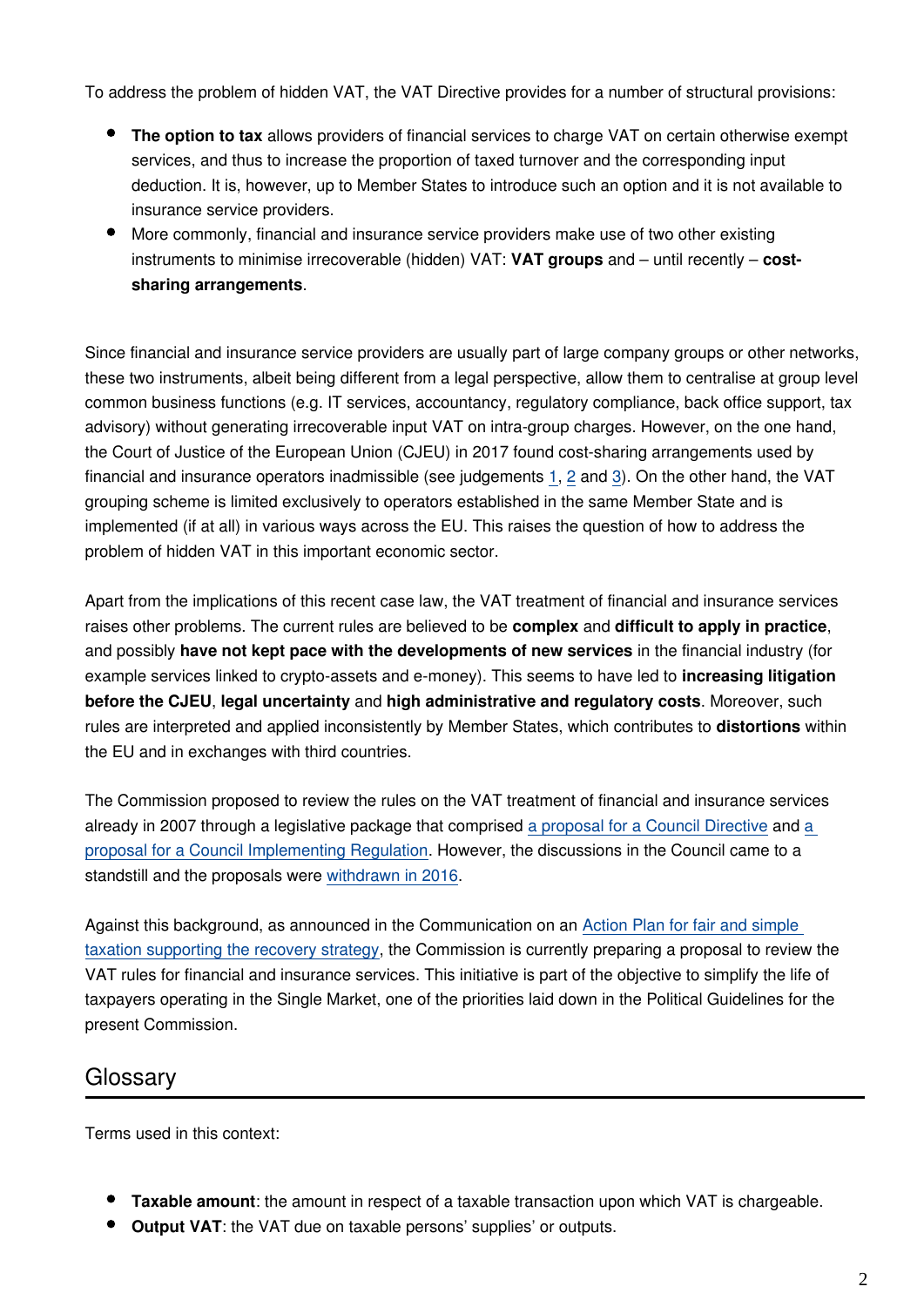- $\bullet$ **Input VAT**: the VAT paid by taxable persons for supplies made to them with regard to their business activity.
- **Hidden VAT**: a consequence of the exemption; input VAT becomes irrecoverable and increases costs for service providers while being invisible to customers as not invoiced as such to them.
- **VAT neutrality**: one of the most important principles of the VAT system, ensuring that the VAT due by the final consumer is the same, regardless of the nature or length of the supply chain for producing it; VAT is collected fractionally via a system of partial payments whereby at each stage of the supply chain, the taxable person deducts input VAT paid from the output VAT collected.
- **Option to tax** under Article 137(1)(a) of the VAT Directive: an optional regime allowing financial service providers to consider otherwise exempt supplies as taxed.
- **VAT grouping** under Article 11 of the VAT Directive: a simplification measure that allows, if introduced by the Member State, groups of 'legally independent' persons 'closely bound to one another by financial, economic, and organisational links' to be treated as a single taxable person. Consequently, intra-group transactions become, from a VAT perspective, "intra-company" supplies and thus fall outside the scope of the tax and do not result in irrecoverable input VAT.
- **Cost-sharing arrangements** under Article 132(1)(f) of the VAT Directive: an exemption allowing amongst others providers of certain exempt services to form 'independent groups', to pool the acquisition of input supplies and re-distribute the costs, from the group to its members.
- $\bullet$ **Proportional (pro rata) deduction** based on Article 173 et sec. of the VAT Directive: Member States may apply different methods to determine the input VAT that can be deducted in the case of a taxable person supplying taxed, exempt and out-of-scope services.
- $\bullet$ **Fee-based taxation**: a method of calculation of the taxable amount based on the remuneration linked to financial and insurance services.

### About you

- 1 Language of my contribution **\***
	- Bulgarian
	- <sup>o</sup> Croatian
	- <sup>©</sup> Czech
	- <sup>O</sup> Danish
	- <sup>O</sup> Dutch
	- <sup>o</sup> English
	- Estonian
	- Finnish
	- French
	- German
	- Greek
	- Hungarian
	- $\circ$  Irish
	- $\bullet$  Italian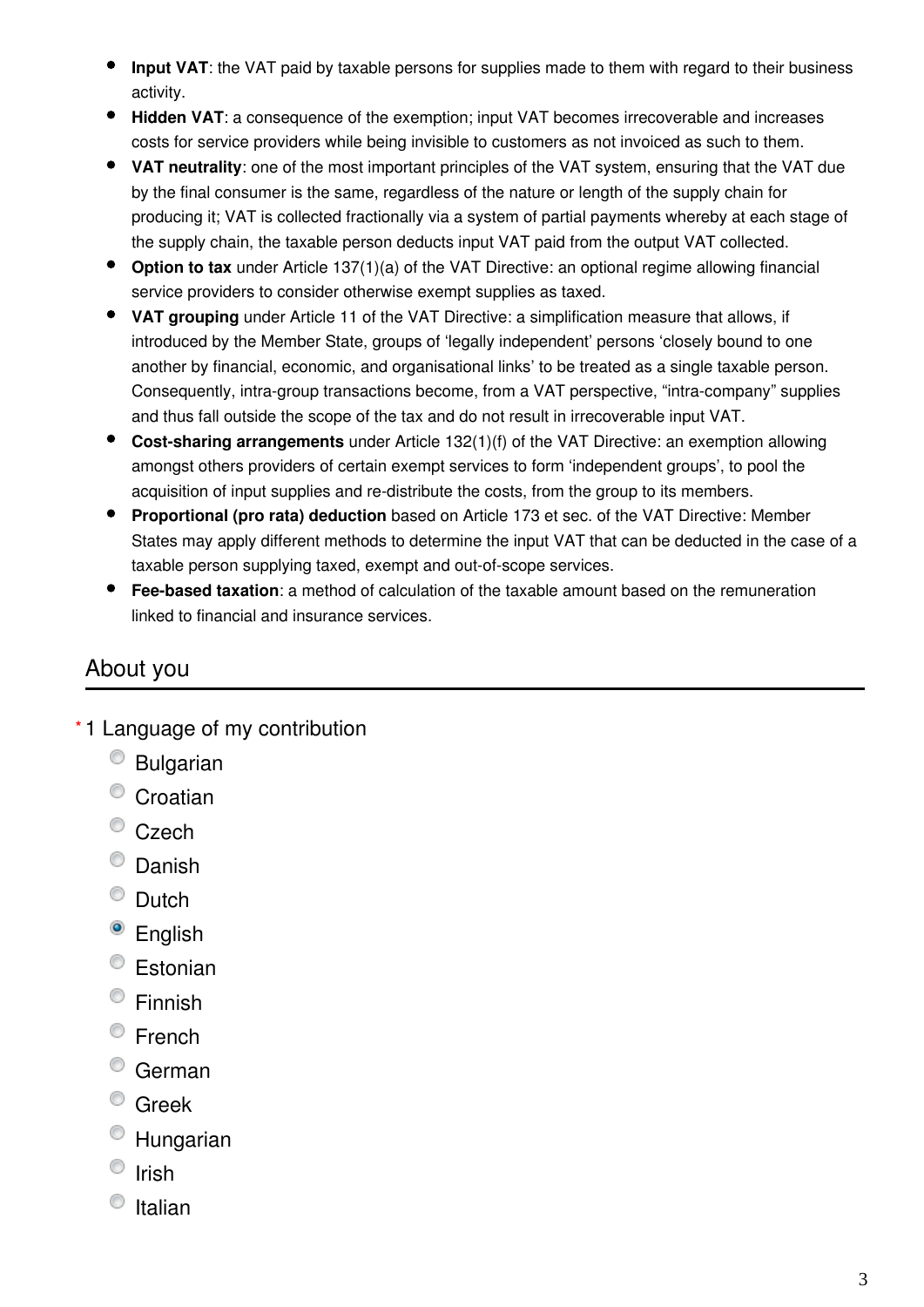- Latvian
- Lithuanian
- Maltese
- <sup>O</sup> Polish
- <sup>O</sup> Portuguese
- Romanian
- <sup>O</sup> Slovak
- <sup>O</sup> Slovenian
- <sup>O</sup> Spanish
- <sup>O</sup> Swedish
- 2 I am giving my contribution as **\***
	- Academic/research institution
	- Business association
	- <sup>o</sup> Company/business organisation
	- <sup>o</sup> Consumer organisation
	- <sup>●</sup> EU citizen
	- Environmental organisation
	- Non-EU citizen
	- Non-governmental organisation (NGO)
	- Public authority
	- **Trade union**
	- <sup>O</sup> Other

### 3 First name **\***

Nikolaus

### 4 Surname **\***

**Sutter** 

### 5 Email (this won't be published) **\***

nikolaus.sutter@deutsche-boerse.com

### 9 Organisation name **\***

*255 character(s) maximum*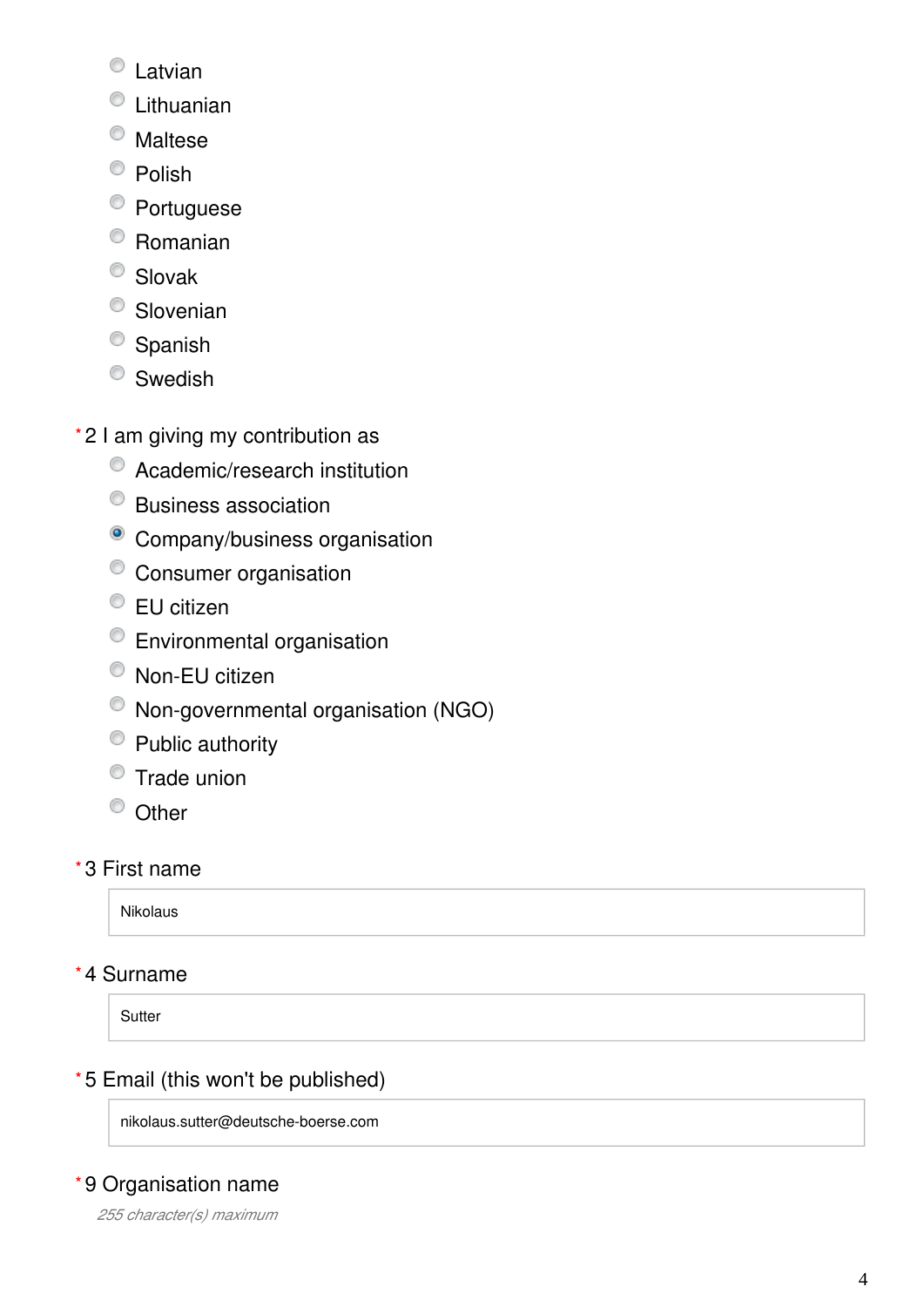### 10 Organisation size **\***

- $\bullet$  Micro (1 to 9 employees)
- Small (10 to 49 employees)
- Medium (50 to 249 employees)
- Large (250 or more)

### 11 Transparency register number

### *255 character(s) maximum*

Check if your organisation is on the *[transparency register](http://ec.europa.eu/transparencyregister/public/homePage.do?redir=false&locale=en)*. It's a voluntary database for organisations seeking to influence EU decision-making.

20884001341-42

### 12 Country of origin **\***

Please add your country of origin, or that of your organisation.

| Afghanistan    | Djibouti    | Libya           | <b>Saint Martin</b>  |
|----------------|-------------|-----------------|----------------------|
| Åland Islands  | Dominica    | Liechtenstein   | <b>Saint Pierre</b>  |
|                |             |                 | and Miquelon         |
| Albania        | Dominican   | Lithuania       | <b>Saint Vincent</b> |
|                | Republic    |                 | and the              |
|                |             |                 | Grenadines           |
| Algeria        | Ecuador     | Luxembourg      | Samoa                |
| American       | Egypt       | Macau           | San Marino           |
| Samoa          |             |                 |                      |
| Andorra        | El Salvador | Madagascar      | São Tomé and         |
|                |             |                 | Príncipe             |
| Angola         | Equatorial  | Malawi          | Saudi Arabia         |
|                | Guinea      |                 |                      |
| Anguilla       | Eritrea     | Malaysia        | Senegal              |
| Antarctica     | Estonia     | <b>Maldives</b> | Serbia               |
| Antigua and    | Eswatini    | Mali            | Seychelles           |
| <b>Barbuda</b> |             |                 |                      |
| Argentina      | Ethiopia    | Malta           | Sierra Leone         |
|                |             |                 |                      |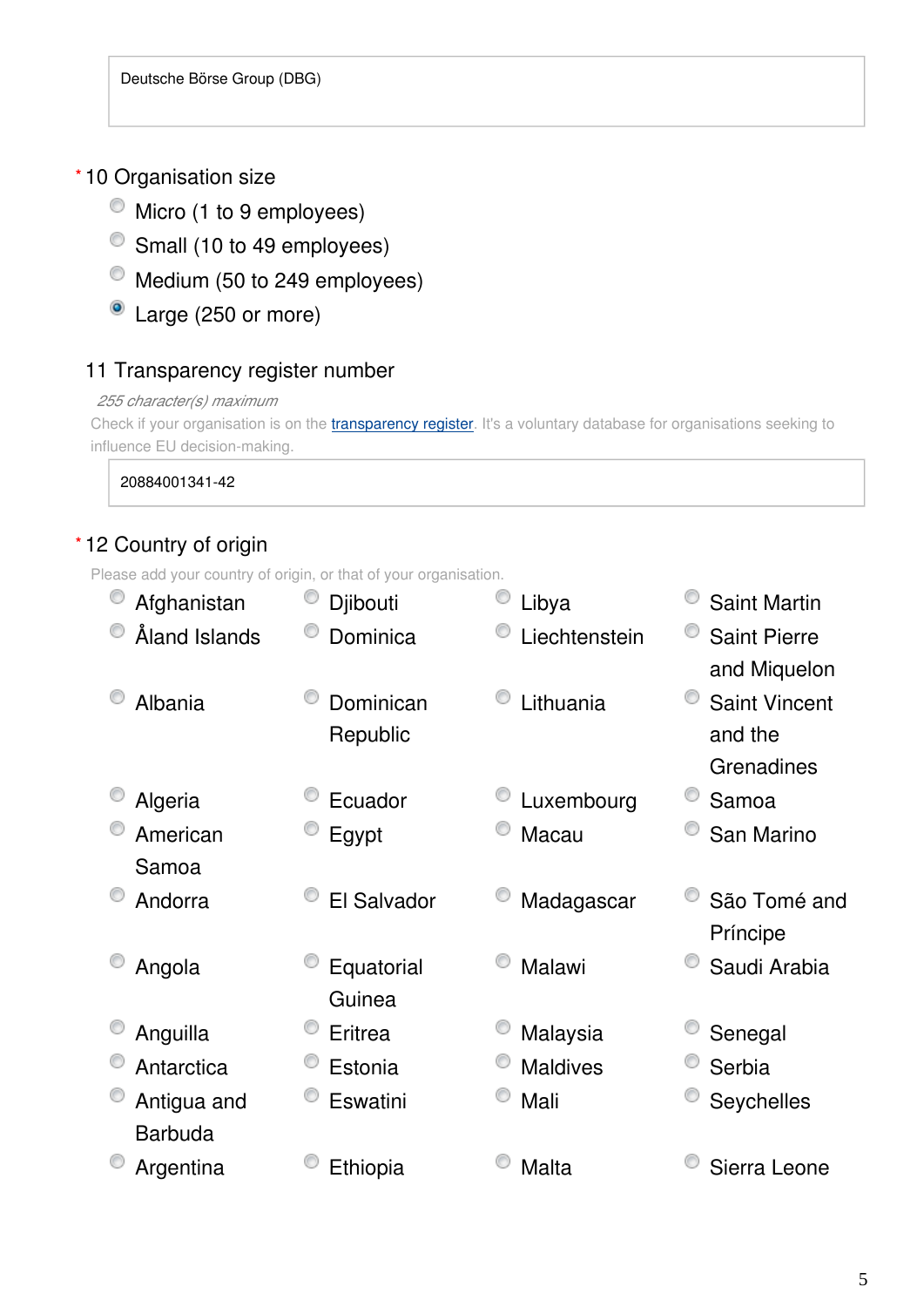| Armenia                          | <b>Falkland Islands</b> | Marshall<br>Islands | Singapore           |
|----------------------------------|-------------------------|---------------------|---------------------|
| Aruba                            | <b>Faroe Islands</b>    | Martinique          | <b>Sint Maarten</b> |
| Australia                        | Fiji                    | Mauritania          | Slovakia            |
| Austria                          | Finland                 | <b>Mauritius</b>    | Slovenia            |
| Azerbaijan                       | France                  | Mayotte             | Solomon             |
|                                  |                         |                     | Islands             |
| <b>Bahamas</b>                   | <b>French Guiana</b>    | Mexico              | Somalia             |
| <b>Bahrain</b>                   | French                  | Micronesia          | South Africa        |
|                                  | Polynesia               |                     |                     |
| Bangladesh                       | French                  | Moldova             | South Georgia       |
|                                  | Southern and            |                     | and the South       |
|                                  | <b>Antarctic Lands</b>  |                     | Sandwich            |
|                                  |                         |                     | Islands             |
| <b>Barbados</b>                  | Gabon                   | Monaco              | South Korea         |
| <b>Belarus</b>                   | Georgia                 | Mongolia            | South Sudan         |
| Belgium                          | Germany                 | Montenegro          | Spain               |
| <b>Belize</b>                    | Ghana                   | Montserrat          | Sri Lanka           |
| <b>Benin</b>                     | Gibraltar               | Morocco             | Sudan               |
| <b>Bermuda</b>                   | Greece                  | Mozambique          | Suriname            |
| <b>Bhutan</b>                    | Greenland               | Myanmar             | Svalbard and        |
|                                  |                         | /Burma              | Jan Mayen           |
| <b>Bolivia</b>                   | Grenada                 | Namibia             | Sweden              |
| <b>Bonaire Saint</b>             | Guadeloupe              | <b>Nauru</b>        | Switzerland         |
| Eustatius and                    |                         |                     |                     |
| Saba                             |                         |                     |                     |
| Bosnia and                       | Guam                    | <b>Nepal</b>        | Syria               |
| Herzegovina                      |                         |                     |                     |
| <b>Botswana</b>                  | Guatemala               | <b>Netherlands</b>  | Taiwan              |
| <b>Bouvet Island</b>             | Guernsey                | New Caledonia       | Tajikistan          |
| <b>Brazil</b>                    | Guinea                  | New Zealand         | Tanzania            |
| <b>British Indian</b>            | Guinea-Bissau           | Nicaragua           | <b>Thailand</b>     |
| Ocean Territory                  |                         |                     | The Gambia          |
| <b>British Virgin</b><br>Islands | Guyana                  | Niger               |                     |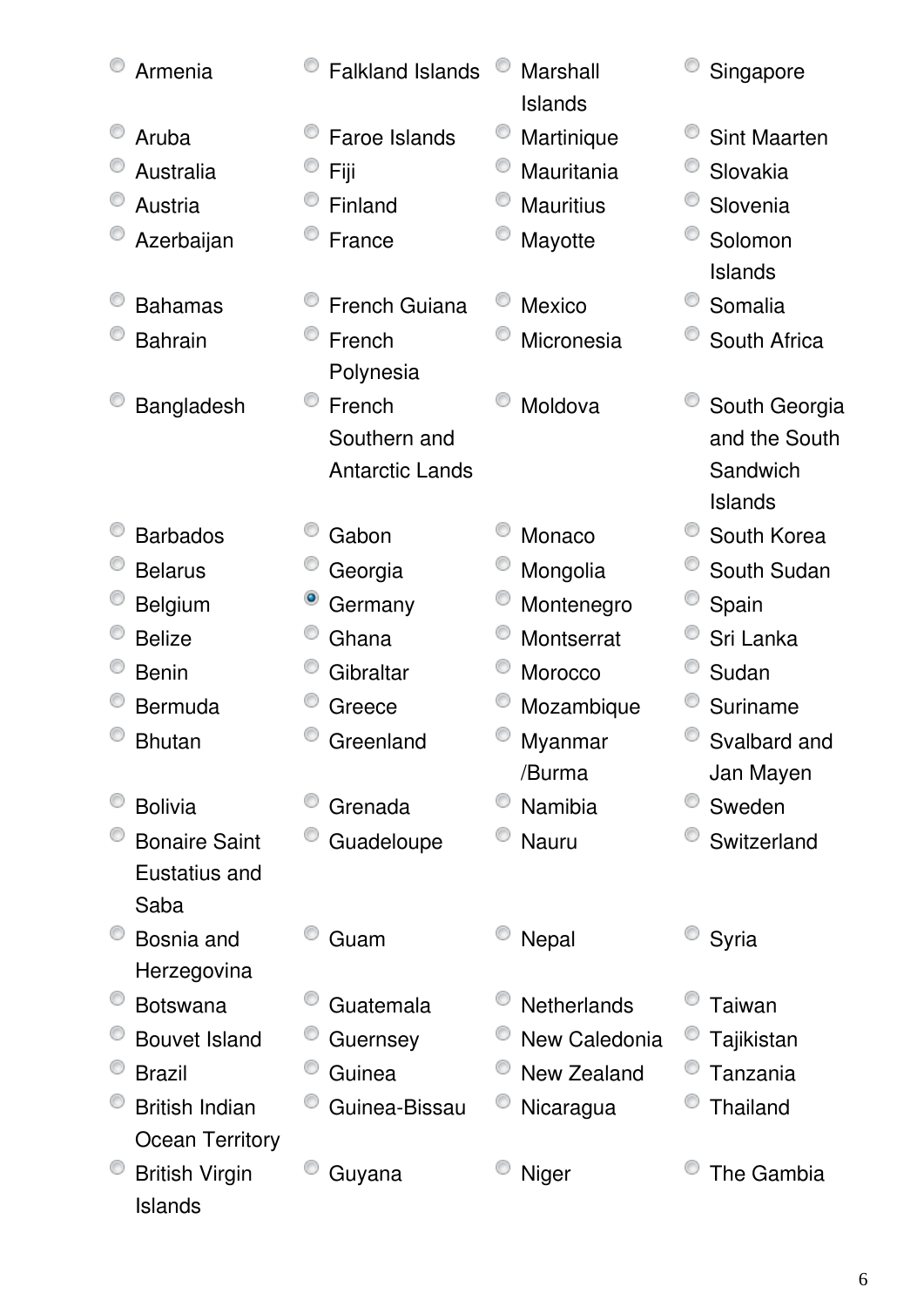| <b>Brunei</b>          | Haiti                                          | Nigeria                 | Timor-Leste          |
|------------------------|------------------------------------------------|-------------------------|----------------------|
| <b>Bulgaria</b>        | <b>Heard Island</b><br>and McDonald<br>Islands | <b>Niue</b>             | <b>Togo</b>          |
| <b>Burkina Faso</b>    | Honduras                                       | Norfolk Island          | <b>Tokelau</b>       |
| <b>Burundi</b>         | Hong Kong                                      | Northern                | Tonga                |
|                        |                                                | Mariana Islands         |                      |
| Cambodia               | Hungary                                        | North Korea             | <b>Trinidad and</b>  |
|                        |                                                |                         | Tobago               |
| Cameroon               | Iceland                                        | <b>North</b>            | <b>Tunisia</b>       |
|                        |                                                | Macedonia               |                      |
| Canada                 | India                                          | Norway                  | Turkey               |
| Cape Verde             | Indonesia                                      | Oman                    | Turkmenistan         |
| Cayman Islands         | Iran                                           | Pakistan                | Turks and            |
|                        |                                                |                         | Caicos Islands       |
| <b>Central African</b> | Iraq                                           | Palau                   | Tuvalu               |
| Republic               |                                                |                         |                      |
| Chad                   | Ireland                                        | Palestine               | Uganda               |
| Chile                  | Isle of Man                                    | Panama                  | <b>Ukraine</b>       |
| China                  | <b>Israel</b>                                  | Papua New               | <b>United Arab</b>   |
|                        |                                                | Guinea                  | Emirates             |
| Christmas              | Italy                                          | Paraguay                | United               |
| Island                 |                                                |                         | Kingdom              |
| Clipperton             | Jamaica                                        | Peru                    | <b>United States</b> |
| Cocos (Keeling)        | Japan                                          | Philippines             | <b>United States</b> |
| <b>Islands</b>         |                                                |                         | Minor Outlying       |
|                        |                                                |                         | Islands              |
| Colombia               | Jersey                                         | <b>Pitcairn Islands</b> | Uruguay              |
| Comoros                | Jordan                                         | Poland                  | <b>US Virgin</b>     |
|                        |                                                |                         | <b>Islands</b>       |
| Congo                  | Kazakhstan                                     | Portugal                | <b>Uzbekistan</b>    |
| Cook Islands           | Kenya                                          | <b>Puerto Rico</b>      | Vanuatu              |
| Costa Rica             | Kiribati                                       | Qatar                   | <b>Vatican City</b>  |
| Côte d'Ivoire          | Kosovo                                         | Réunion                 | Venezuela            |
| Croatia                | Kuwait                                         | Romania                 | Vietnam              |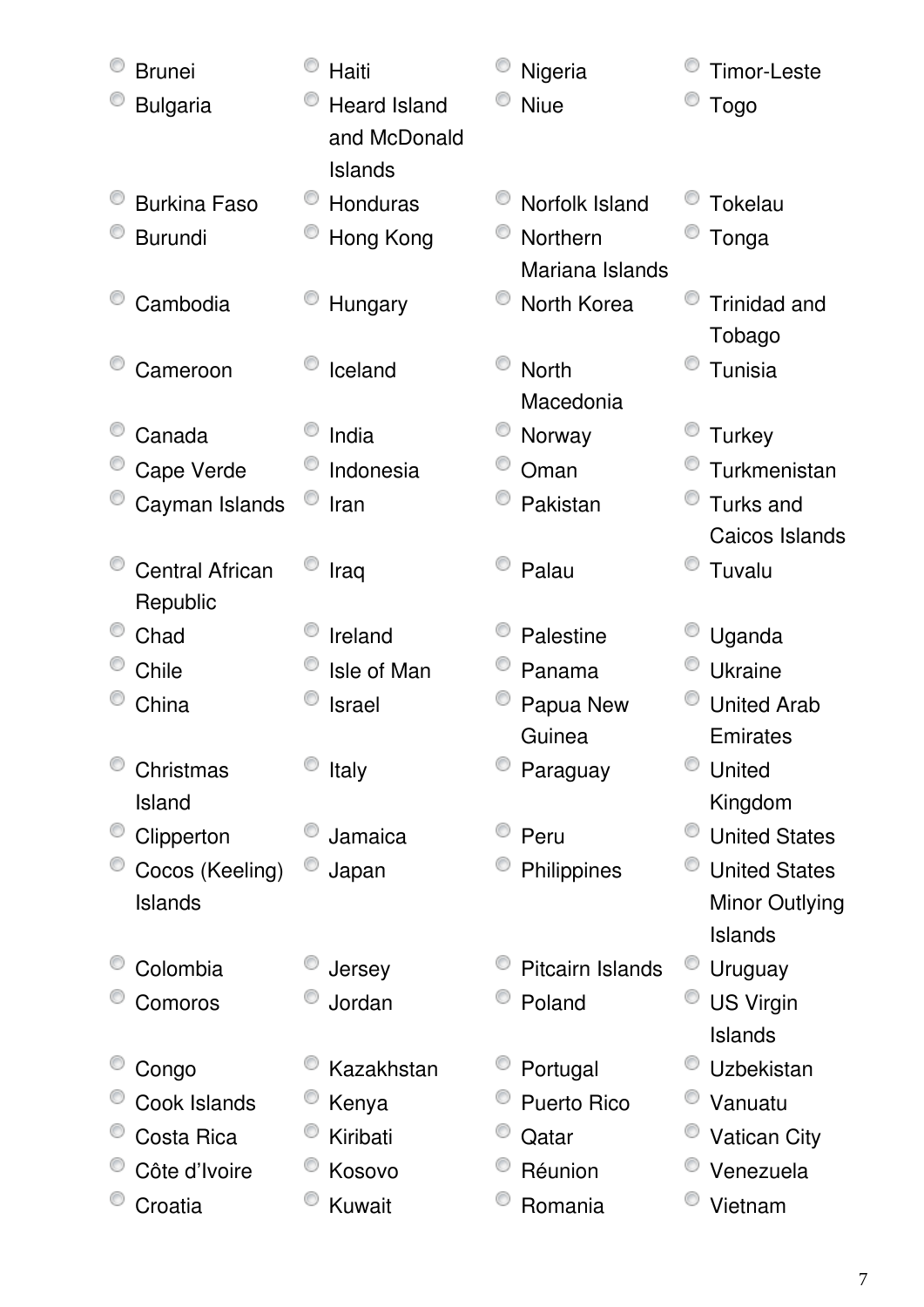

The Commission will publish all contributions to this public consultation. You can choose whether you would prefer to have your details published or to remain anonymous when your contribution is published. **Fo r the purpose of transparency, the type of respondent (for example, 'business association, 'consumer association', 'EU citizen') country of origin, organisation name and size, and its transparency register number, are always published. Your e-mail address will never be published.** Opt in to select the privacy option that best suits you. Privacy options default based on the type of respondent selected

### 14 **Contribution publication privacy settings \***

The Commission will publish the responses to this public consultation. You can choose whether you would like your details to be made public or to remain anonymous.

#### $\circledcirc$ **Anonymous**

Only organisation details are published: The type of respondent that you responded to this consultation as, the name of the organisation on whose behalf you reply as well as its transparency number, its size, its country of origin and your contribution will be published as received. Your name will not be published. Please do not include any personal data in the contribution itself if you want to remain anonymous.

#### $\bullet$ **Public**

Organisation details and respondent details are published: The type of respondent that you responded to this consultation as, the name of the organisation on whose behalf you reply as well as its transparency number, its size, its country of origin and your contribution will be published. Your name will also be published.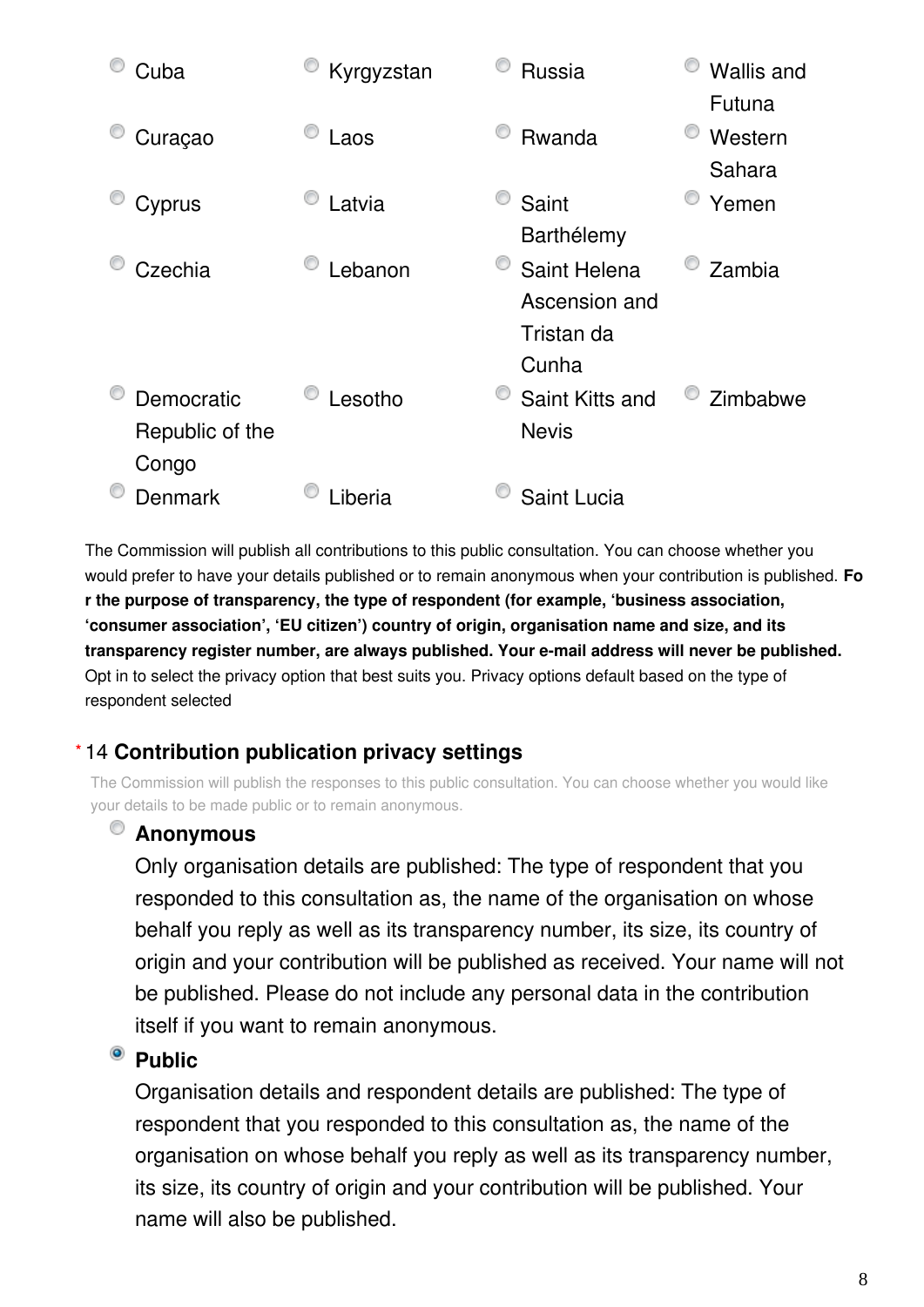### $\blacksquare$  I agree with the [personal data protection provisions](https://ec.europa.eu/info/law/better-regulation/specific-privacy-statement)

### Information about your business

### 15 What is your main activity? **\***

- $\bullet$  Mainly financial services
- $\bullet$  Mainly insurance services
- $\bullet$  Both financial and insurance services
- Other services

### 16 Please indicate which other service(s).

DBG appreciates the opportunity to provide input to the consultation. As a market infrastructure provider, we offer a set of different services along our entire value chain. However, these services differ in their nature. To illustrate, services that DBG offers in terms of providing an infrastructure, such as access to trading systems as well as the provision of corresponding functionalities, e.g. for matching should continue to qualify as IT services. In this specific regard DBG does not provide any brokerage services and therefore, in line with the principle of VAT neutrality these services fall outside the scope of the exemption. However, this does not account for other services provided along the value chain such as clearing services, that clearly qualify for exemption under the VAT directive, or for custody and settlement services which are considered taxable.

### 18 What type of supplies do you make? **\***

- $\bullet$  Mainly Business-to-Business (B2B)
- Mainly Business-to-Consumers (B2C)
- <sup>o</sup> Both

19 Which markets do you provide financial and/or insurance services to? **\***

- $\bullet$  National market only
- National market and market(s) of other Member States
- National market, market(s) of other Member States, and market(s) outside the EU

### Your experience with the current rules

20 The exemption of financial and insurance services from VAT was introduced in 1977 as an exception to the general rule that VAT is to be levied on all services supplied for consideration by a taxable person. To what extent do you agree that the exemption is still needed?

<sup>O</sup> Strongly agree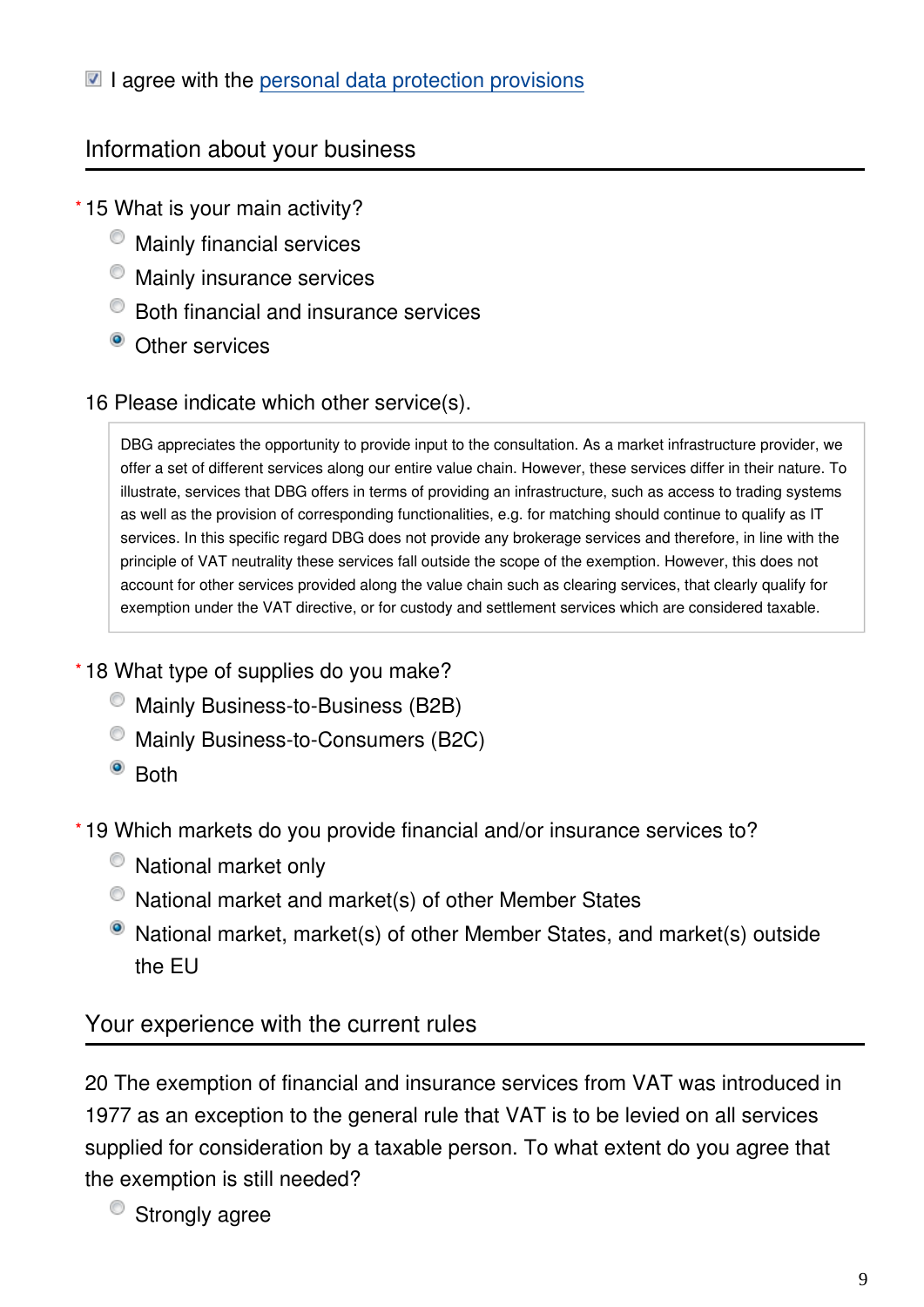- <sup>o</sup> Agree
- <sup>O</sup> Neutral
- Disagree
- Strongly disagree
- <sup>O</sup> Not sure

21 In general, how would you assess the functioning of the exemption of financial and insurance services?

The exemption...

- $\bullet$  ... works very well
- $\bullet$  ... works well, but could be improved
- $\bullet$  ... works poorly and should be improved
- $\bullet$  ... should be removed
- <sup>O</sup> No opinion

# 22 Please indicate the reason(s) why.

### The exemption...

Multiple answers possible

- $\Box$  ... is too costly to apply
- $\blacksquare$  ... is too complex in terms of notions (structural provisions and the definition of exempted services)
- $\blacksquare$  ... is not clear in terms of notions (structural provisions and the definition of exempted services)
- $\blacksquare$  ... may have a distortive effect on competition with businesses in other Member States
- Other
- $\Box$  No opinion

24 How do you estimate the impact of the lack of input tax deduction and hidden VAT?

Multiple answers possible

- $\Box$  They create a price barrier to outsourcing
- $\blacksquare$  They undermine the level playing field between providers of outsourced services and in-house providers
- $\blacksquare$  They affect the business structures of those operating in the financial and insurance sector
- $\blacksquare$  They increase the costs for business customers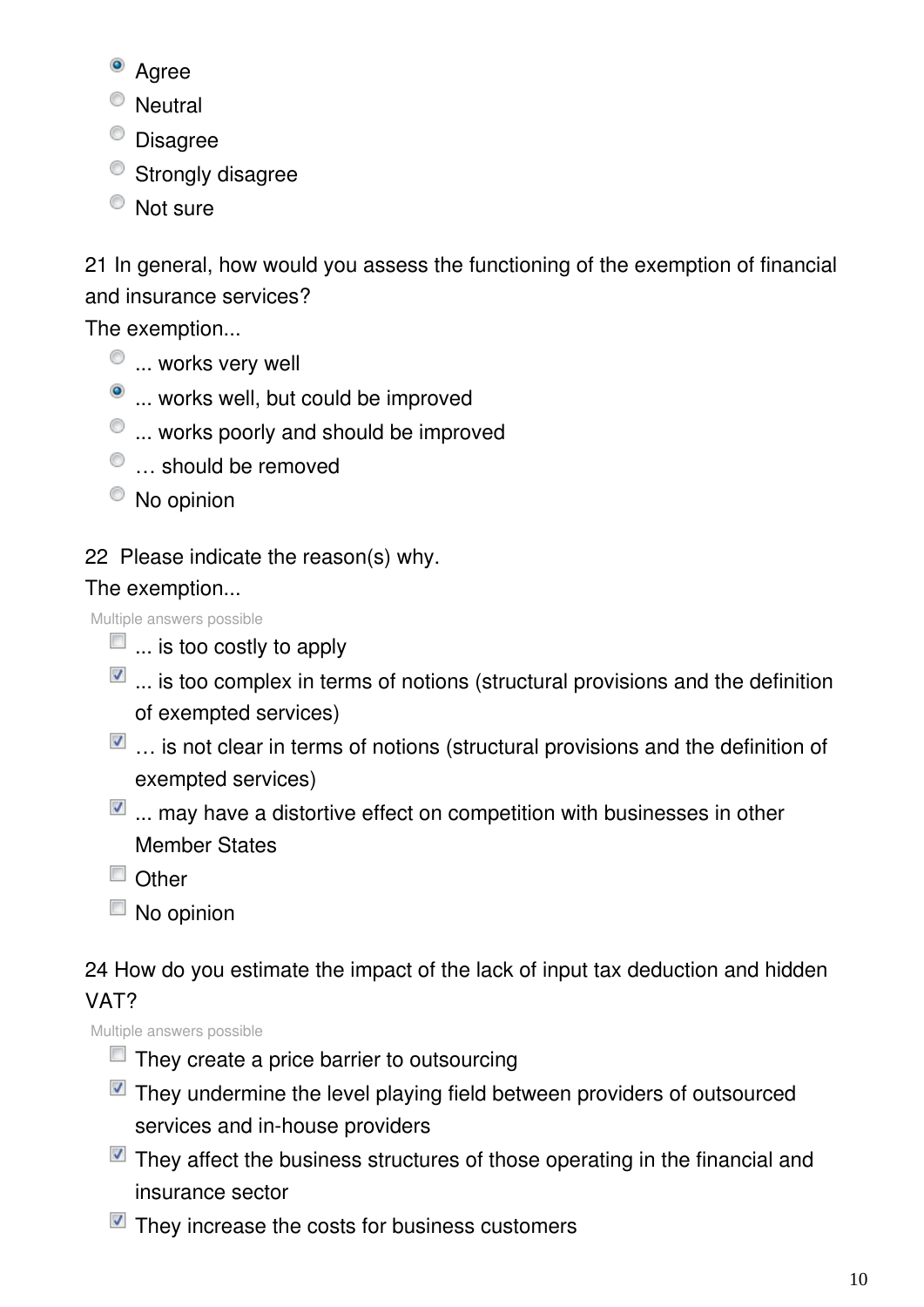- **They increase compliance costs**
- $\blacksquare$  They undermine the competitiveness of the sector
- Other
- $\Box$  Do not know

26 The compliance with VAT rules can be more difficult when supplying financial and/or insurance services cross-border. How do the factors listed below contribute to that effect?

|                                                                                | Not<br>at all | Somewhat       | To a<br>large<br>extent | No<br>opinion |
|--------------------------------------------------------------------------------|---------------|----------------|-------------------------|---------------|
| Difficulty of finding information on VAT obligations in<br>other Member States | ⋒             | $\circledcirc$ |                         |               |
| Different interpretations on definitions of exempted<br>services               |               | ۰              |                         |               |
| Different rules for opting to tax                                              | ⋒             | $\bullet$      | ⋒                       | ⋒             |
| Availability of VAT grouping                                                   | ⋒             | ۰              |                         | C             |
| Availability of cost-sharing arrangements                                      | ⋒             | $\circledcirc$ |                         | C             |
| Different deduction methods                                                    | ⋒             | $\bullet$      |                         | ⋒             |
| Different VAT obligations in other Member States                               | A             | ۰              |                         | o             |
| Other                                                                          | ⋒             |                |                         |               |

28 Do you think that the current rules hinder the development of cross-border supplies of financial and insurance services?

- Yes
- $\bullet$  No
- $\bullet$  Do not know

31 To what extent are the foreign VAT rules for financial and insurance services important when deciding whether to establish your business in a specific Member State?

- Very important
- <sup>O</sup> Important
- Not very important
- Not important at all
- $\bullet$  No opinion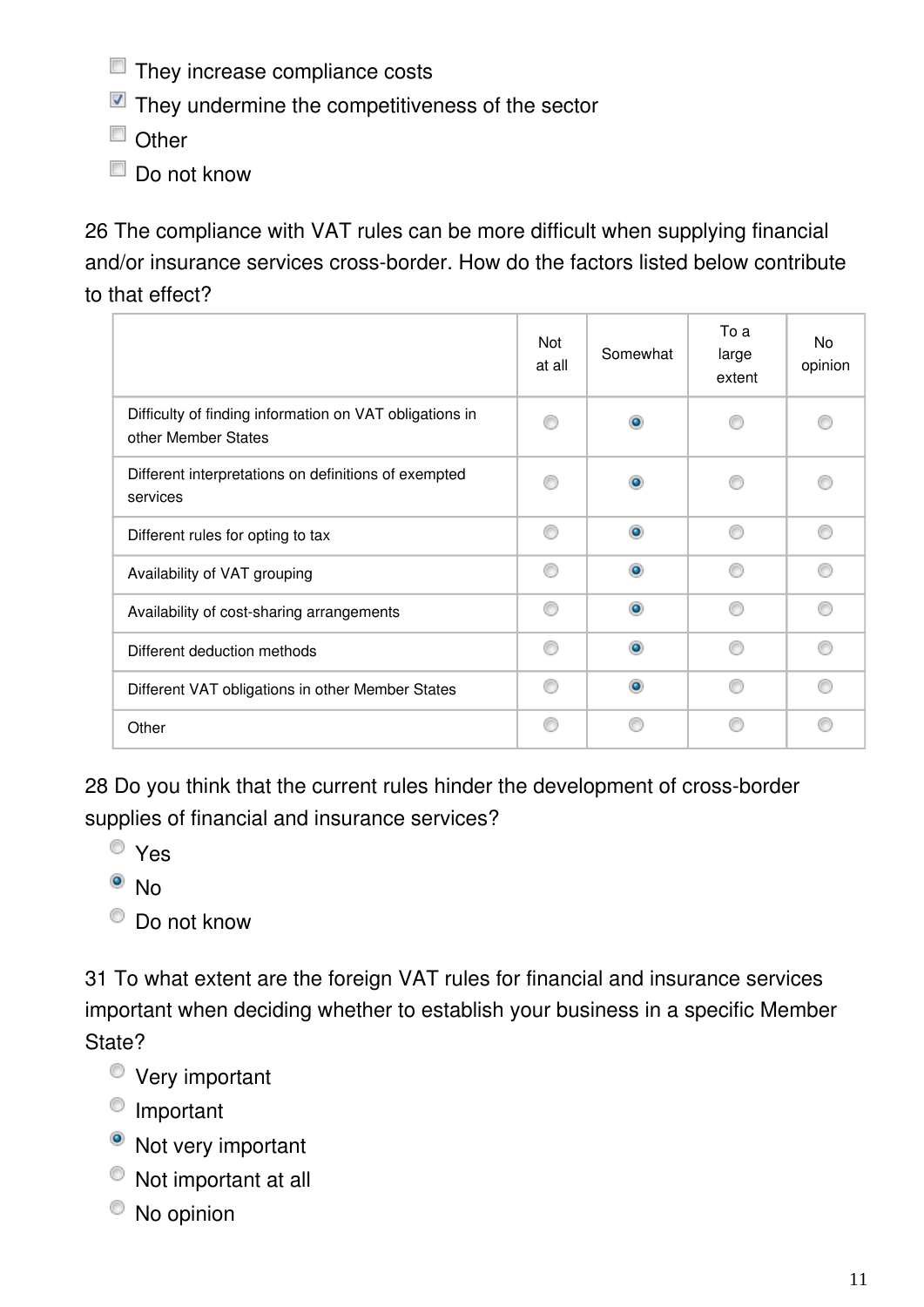32 Which of the structural provisions listed below do you apply?

Multiple answers possible

- Option to tax
- VAT grouping
- Cost-sharing arrangements
- Proportional deduction
- $\Box$  Other
- **None**

34 The exemption was put in place i.a. due to the technical difficulty to calculate the taxable amount. To what extent do you agree that progress in technology, enhanced transparency rules and experiences gained from other countries and from other indirect taxes could help overcome this issue?

- <sup>o</sup> Strongly agree
- Agree
- <sup>O</sup> Neutral
- <sup>o</sup> Disagree
- <sup>o</sup> Strongly disagree
- $\bullet$  Do not know

35 Do the current VAT rules for financial and insurance services result in prices lower than those that would apply if these services were taxed?

- Yes, but just for final non-taxable customers
- Yes, for all customers
- $\bullet$  In part, due to other similar taxes
- <sup>O</sup>No
- Do not know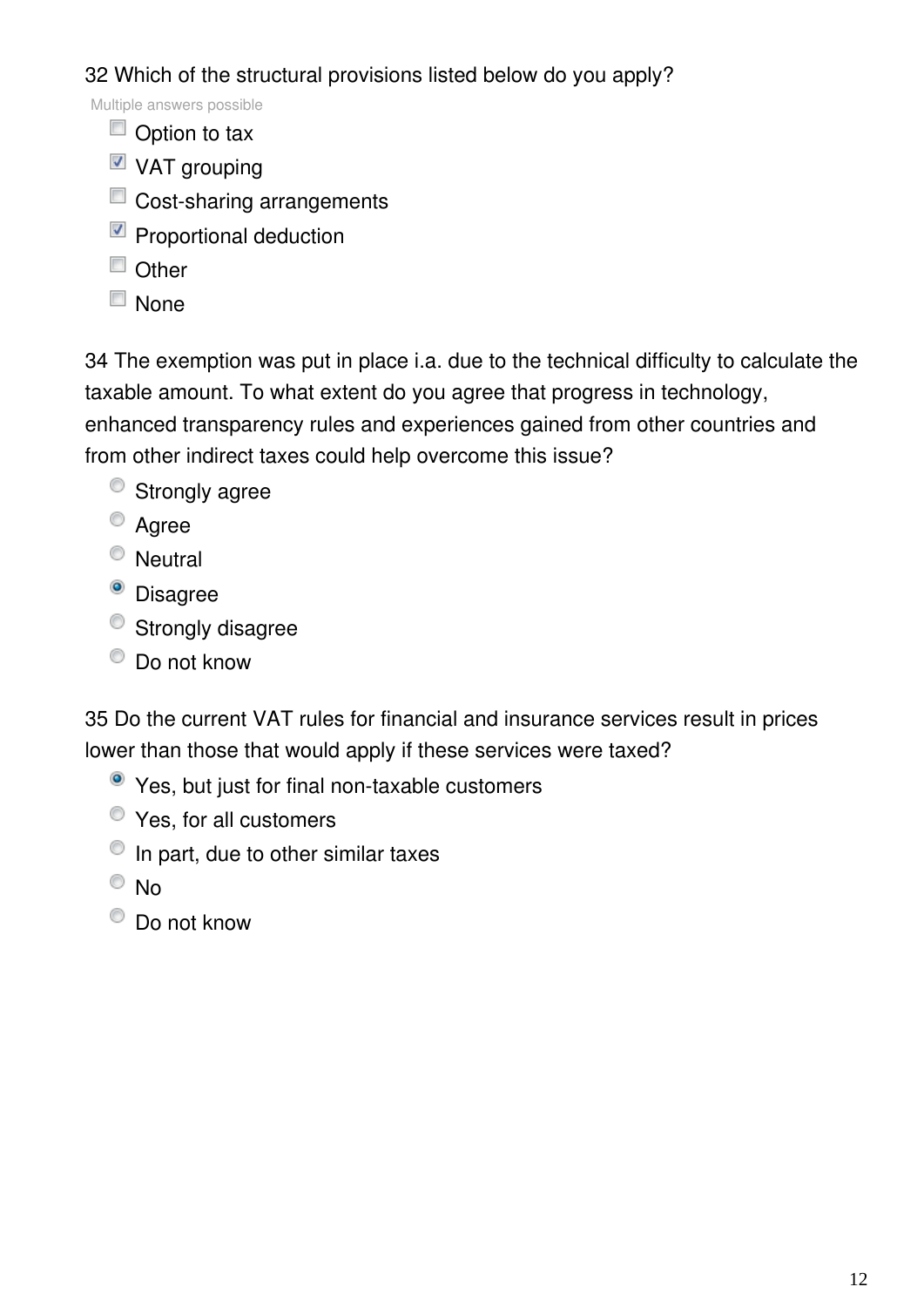36 To what extent are the current structural provisions effective in increasing the deduction of input tax and reducing the impact of hidden VAT?

|                              | Not effective at<br>all | Somewhat<br>ineffective | Neither effective nor<br>ineffective | Somewhat<br>effective | Very<br>effective | No<br>opinion |
|------------------------------|-------------------------|-------------------------|--------------------------------------|-----------------------|-------------------|---------------|
| Option to tax                |                         |                         |                                      |                       | C                 | ⋒             |
| VAT grouping                 |                         |                         |                                      |                       |                   |               |
| Cost-sharing<br>arrangements |                         |                         |                                      |                       | $\circ$           |               |
| Proportional deduction       |                         |                         |                                      |                       | €                 |               |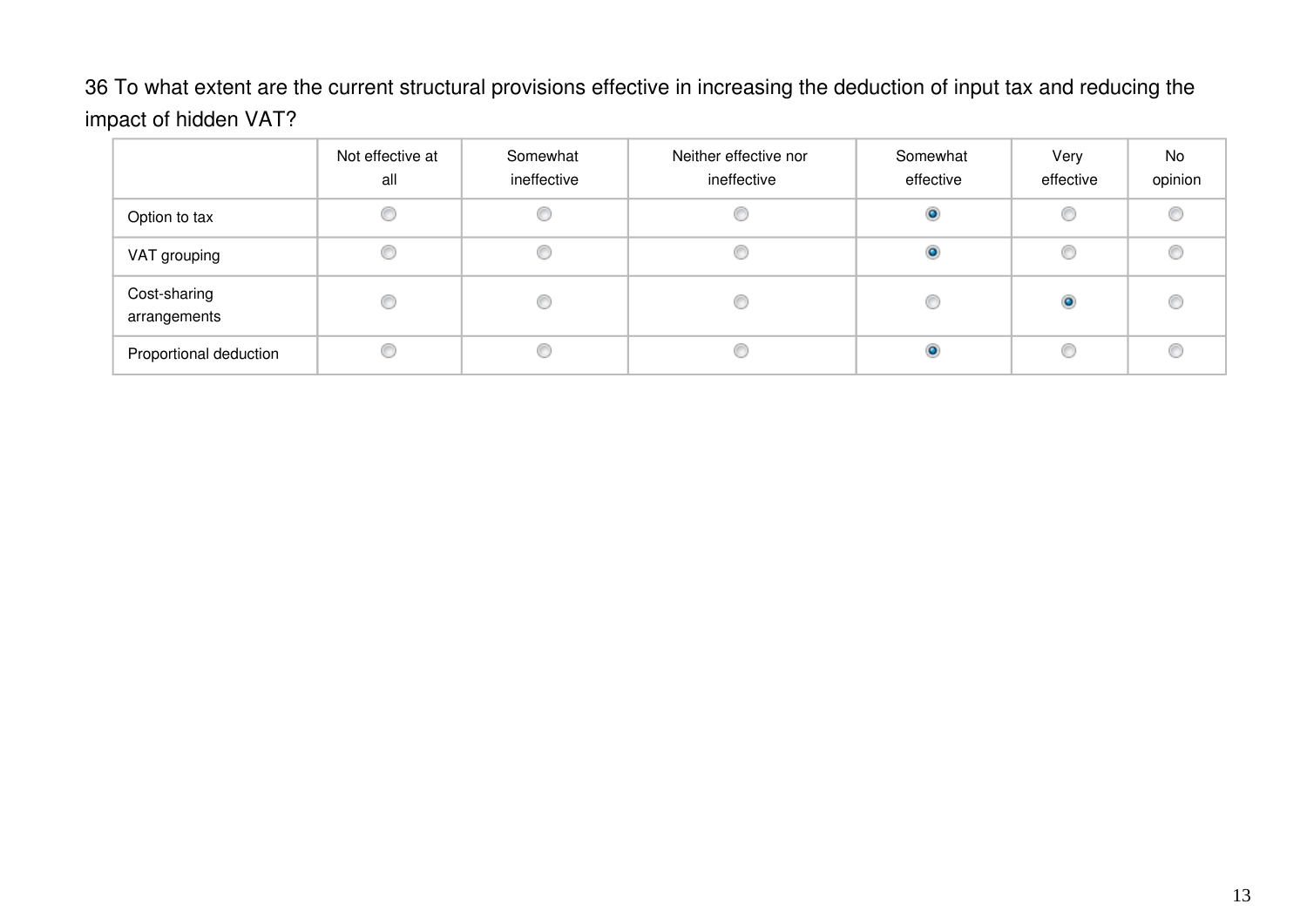37 VAT provisions related to financial and insurance services can be perceived as complex. For which of the current structural provisions is that correct?

Multiple answers possible

- $\blacksquare$  Option to tax
- $\blacksquare$  VAT grouping
- Cost-sharing arrangements
- $\nabla$  Proportional deduction
- None

38 To what extent do you agree or disagree with the following statement: The lack of input tax deduction is detrimental to the financial and insurance sector. It compels the sector to outsource services which are typically provided in-house, thus raising the costs.

- <sup>o</sup> Strongly agree
- <sup>O</sup> Agree
- <sup>O</sup> Neutral
- Disagree
- <sup>o</sup> Strongly disagree
- C Do not know

39 Unless you make use of the option to tax, does your business incur any costs related to irrecoverable (hidden) VAT?

- <sup>o</sup> Yes
- $\odot$  No
- $\bullet$  Do not know
- $\bullet$  My business is applying the option to tax

40 To what extent do you agree that the current VAT rules are fit to cover emerging trends in the industry (such as digitalisation)?

- <sup>O</sup> Strongly agree
- <sup>O</sup> Agree
- <sup>O</sup> Neutral
- <sup>o</sup> Disagree
- <sup>o</sup> Strongly disagree
- $\bullet$  Do not know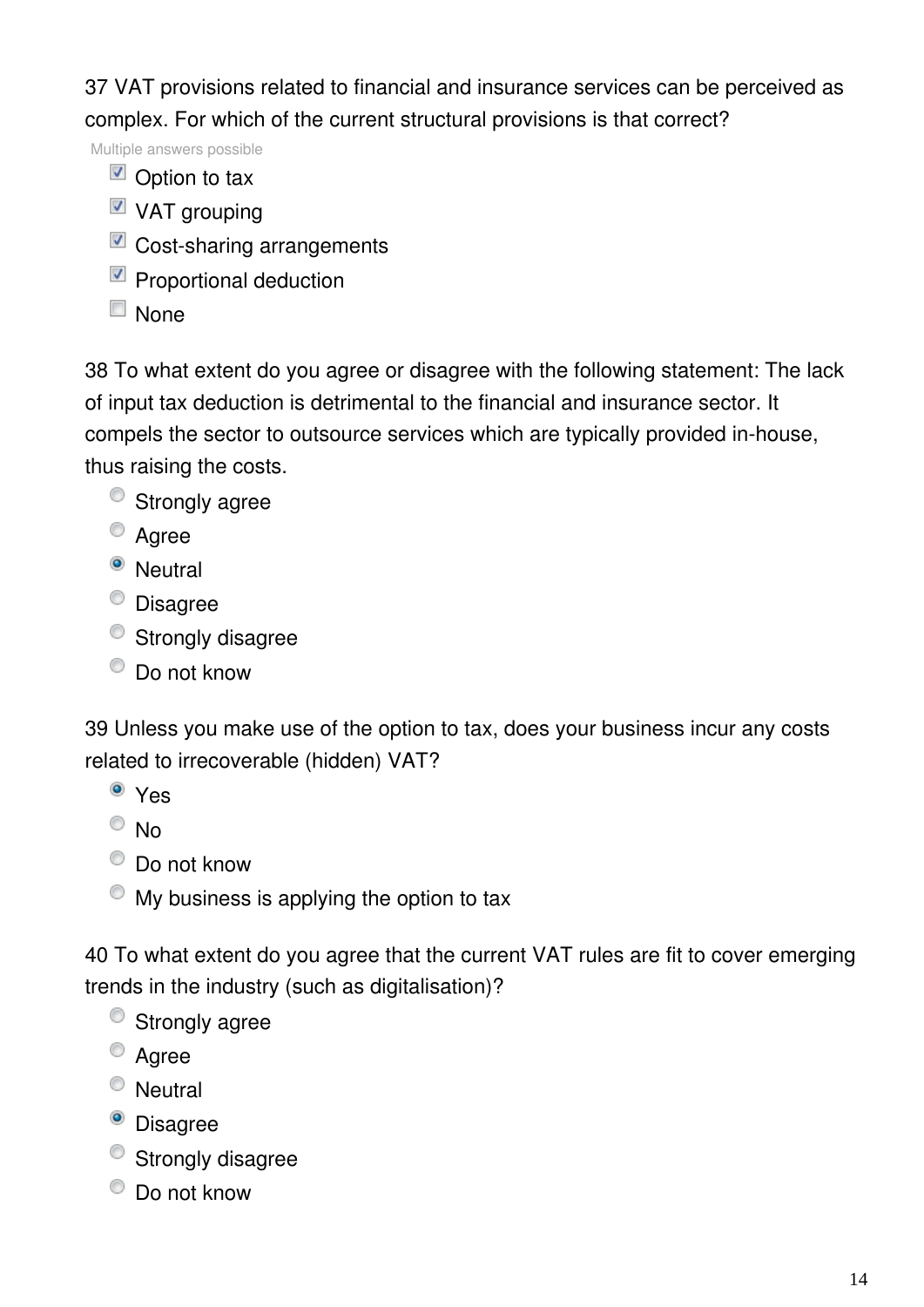41 The VAT treatment of emerging trends under the current VAT rules for financial and insurance services can be problematic due to unclear definitions for VAT purposes. In connection with which of the emerging trends listed, do you consider this correct?

Multiple answers possible

- $\blacksquare$  Services provided by means of fintech
- E-money
- Services linked to crypto-assets (such as mining)
- **Payment services**
- Other
- Do not consider it problematic
- Do not know

43 The regulatory framework in the financial and insurance sector (e.g. the Markets in Financial Instruments Directive (MIFID) and the Insurance Distribution Directive (IDD)) has strengthen the role of intermediaries. Do you consider the VAT exemption to be coherent with this development?

- Yes
- $\bullet$  No
- $\bullet$  Do not know

# Possible changes to the current rules

The Commission is intending to prepare a proposal that will seek to modernise the current VAT rules for financial and insurance services. Your answers will feed into the review of these rules.

44 In your view, which would be the best way to reform the rules on exemption?

Multiple answers possible

- Update definitions of exempt services drawing on the extensive CJEU case law in the field of VAT
- $\Box$  As regards the definitions, refer to other EU regulations governing the financial and insurance sector
- $\Box$  Removing the exemption, so that definitions will be no longer needed
- **D** Other
- Do not know
- 45 Please indicate which other way(s).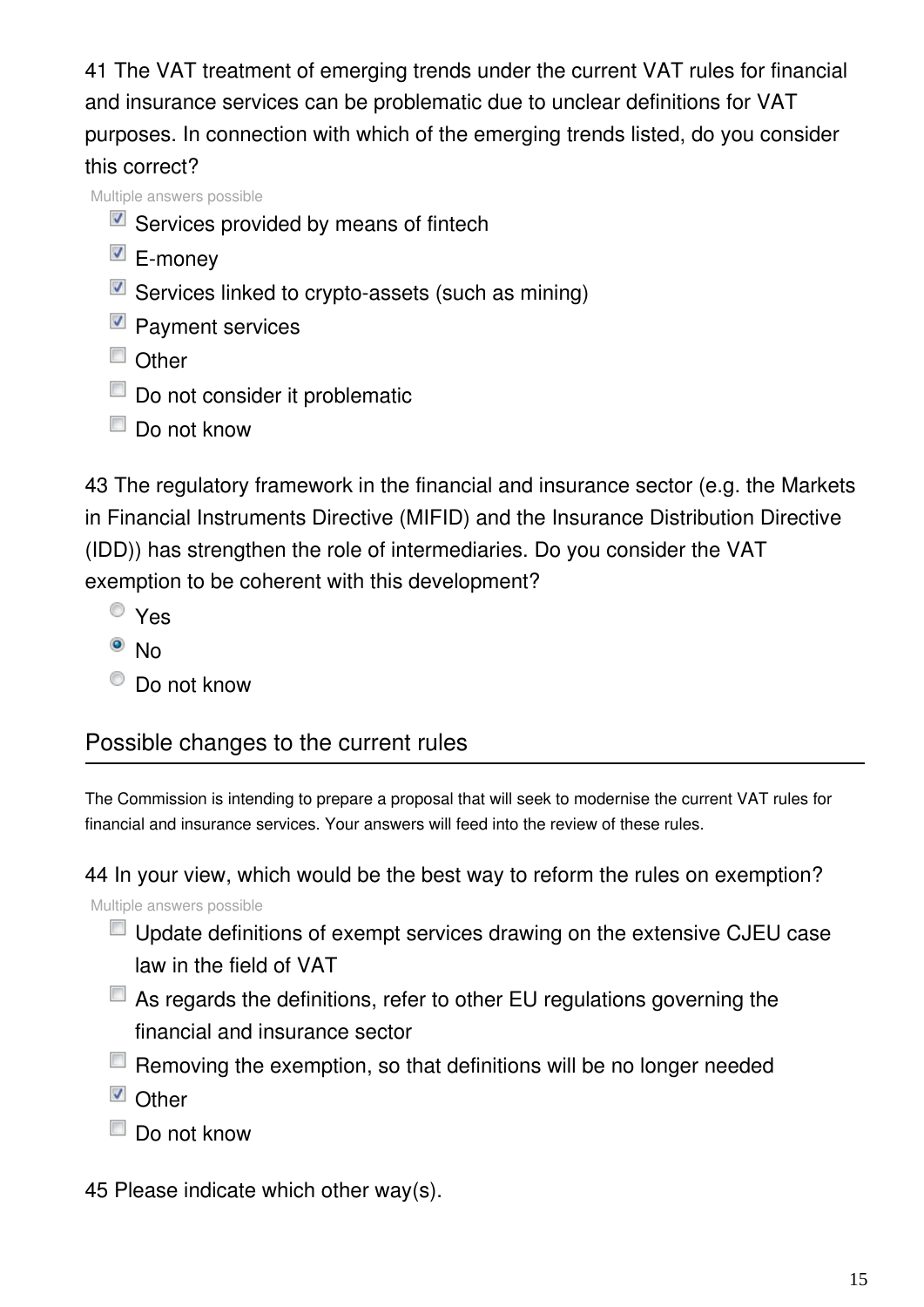To ensure the consistency and applicability of the rules; definitions shall be aligned with current financial market regulation and judicature. This will allow to streamline and clarify while providing for a level playing field among member states to apply accordingly. As outlined under question 16. the multitude of services provided by market infrastructure providers differ in nature and the specifics must be taken into careful consideration.

46 The removal of the exemption for financial and insurance services could benefit the neutrality of the VAT system. What could be other effects of such a removal?

Multiple answers possible

- Simplification in the application of the VAT rules for financial and insurance services
- **Lower VAT compliance costs**
- **Less distortive effect of the exemption on competition linked to suppliers** from non-EU countries operating in the EU
- Higher VAT compliance costs
- **Higher complexity of VAT rules**
- None
- **D** Other

### 47 Please indicate which other effect(s).

The removal of the VAT exemptions for financial and insurance services will require financial and insurance service providers to charge the VAT on their services. As the additional VAT charge will be passed along the value creation chain, it is the end client who will ultimately need to pay the additional VAT charge, effectively resulting in a price increase for end clients demanding financial and insurance services.

Higher prices for such services may disincentivize end clients, such as investors, retail and professional alike, or businesses to engage in Europe's financial markets. This could have adverse effects on the Capital Markets Union, whose aim is to strengthen the attractiveness of Europe's capital markets as well as the overall financial markets in order to foster economic growth in the European Union following the COVID-19 crisis. Also, in the context of Brexit, there is now an even more urgent need to strengthen the financial markets within the EU-27 in order to avoid competitive disadvantages.

Against this background, any removal of VAT exemptions for financial and insurance services should therefore be carefully considered.

48 If only fee-based financial services were to be taxed, in relation to which of them would it be difficult to determine the taxable amount? Please explain.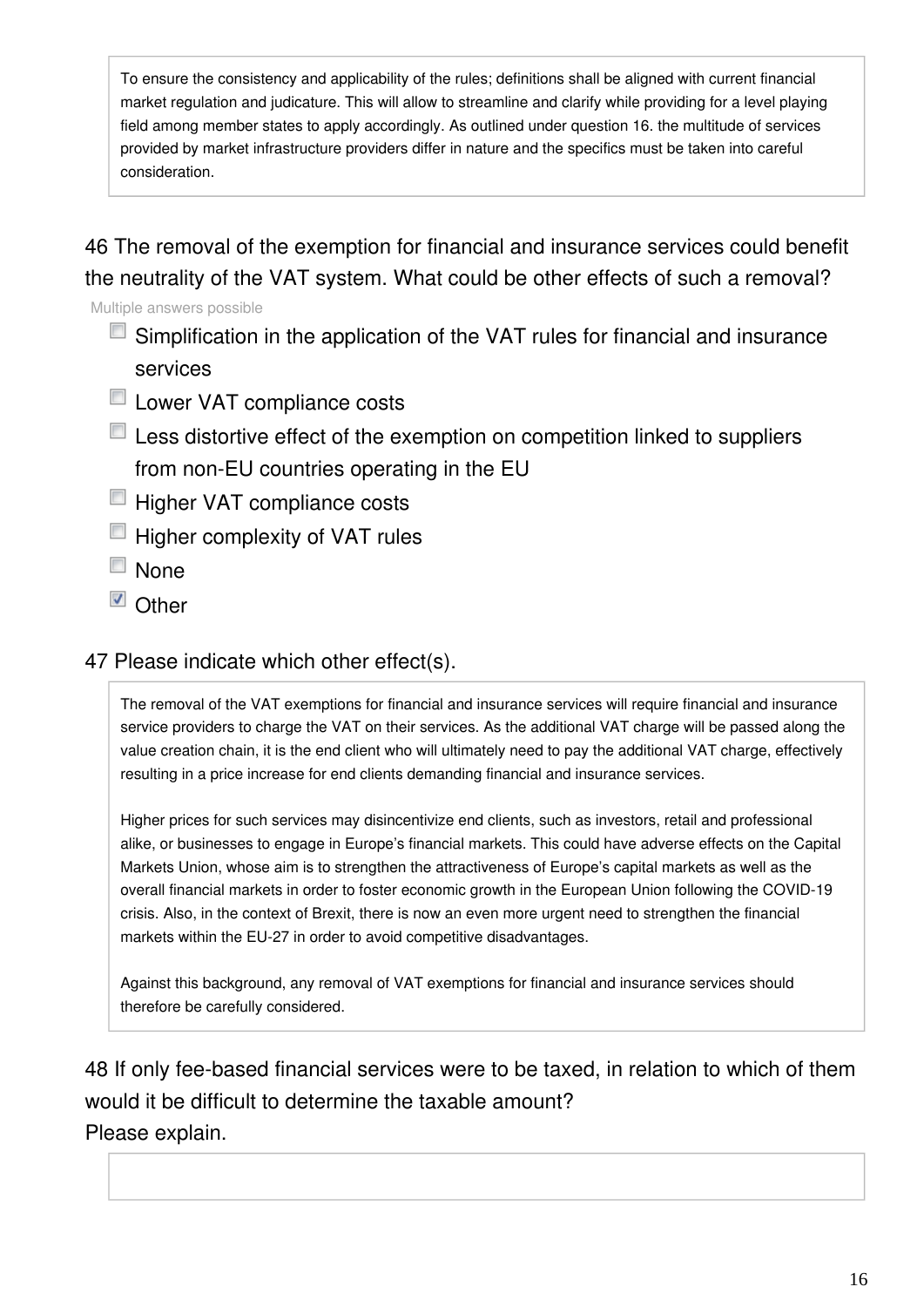49 Financial service providers may currently opt for taxation and obtain the right of deduction, but it is up to each Member State to introduce such option. Should Member States keep that discretion?

- Yes
- No, it should be available in all Member States
- No opinion

50 Not having a right of deduction when supplying exempt financial and insurance services impairs the neutrality of VAT. To what extent would you support or oppose the introduction of a fixed rate of input tax deduction to remedy that effect?

- <sup>o</sup> Strongly support
- <sup>O</sup> Support
- <sup>O</sup> Oppose
- <sup>o</sup> Strongly oppose
- No opinion

51 If a fixed rate of input tax deduction was introduced, should such a rule remain optional for operators or, alternatively, should it be mandatory?

- <sup>o</sup> It should be optional
- $\bullet$  It should be mandatory
- No opinion

52 Should cost-sharing agreements be made available to the financial and insurance services sector?

- <sup>o</sup> Yes
- $\circ$  No
- No opinion

53 In your view, should businesses established in other Member States be allowed to form part of the cost sharing arrangements?

- Yes
- $\odot$  No
- <sup>O</sup> No opinion

### 54 Please indicate the reason(s) why.

Multiple answers possible

 $\blacksquare$  To achieve a more level playing field for businesses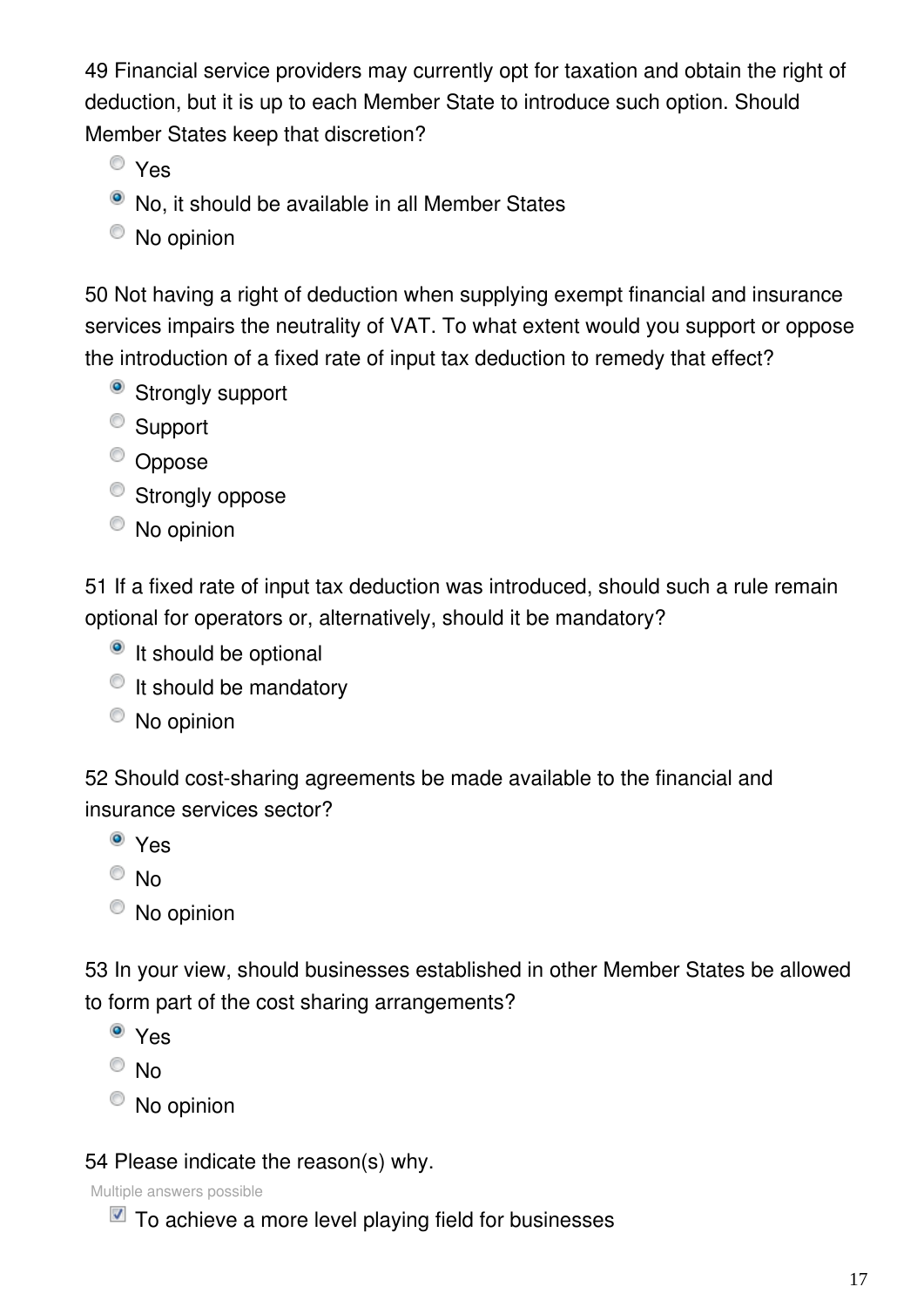- To boost competitiveness of financial and insurance service providers
- $\blacksquare$  To reduce the tax burden and the administrative costs of businesses operating at cross-border level
- Other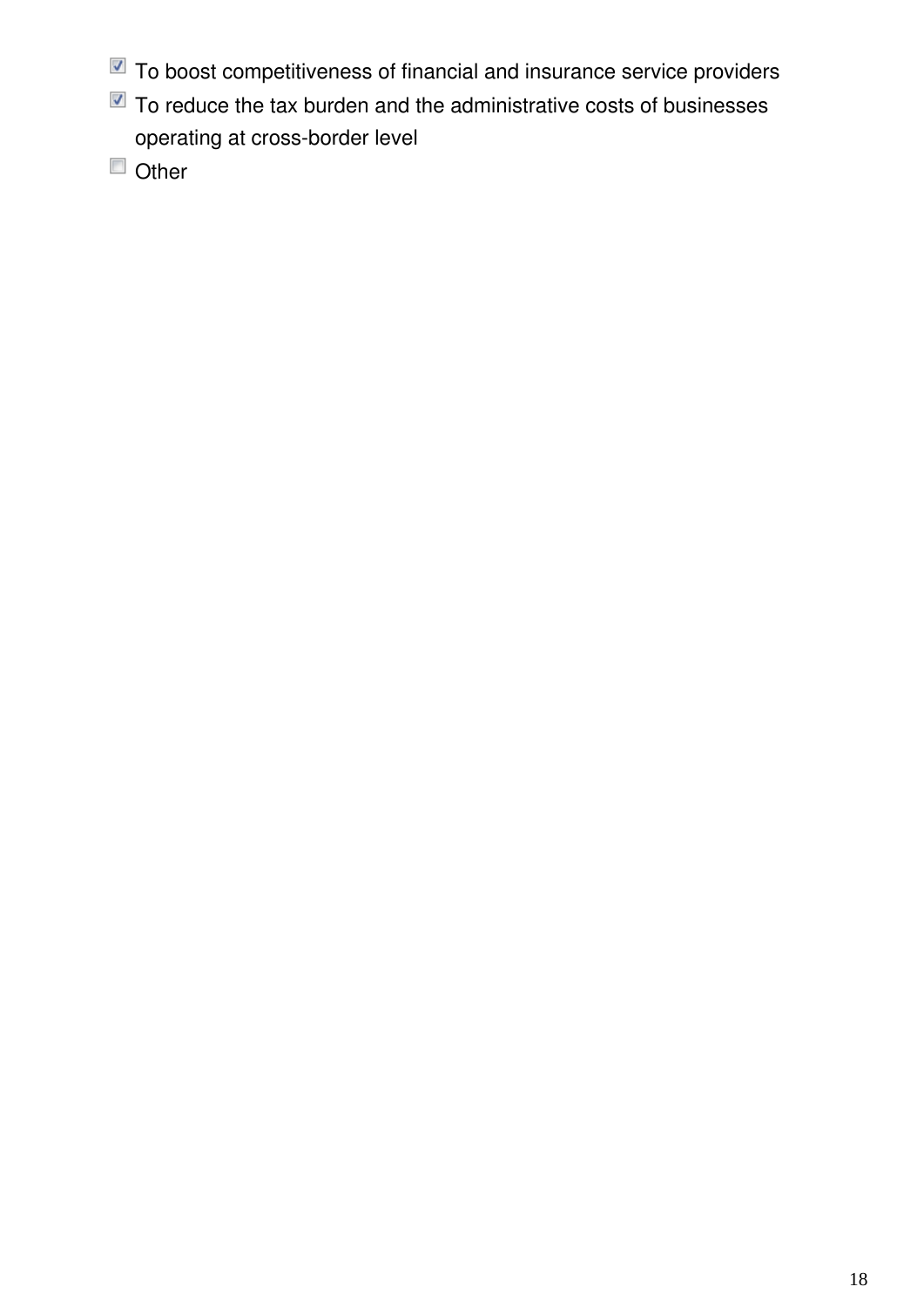# 58 Which is the most beneficial aspect of establishing VAT groups for providers of financial and insurance services?

|                                                                                         | Not<br>beneficial<br>at all | Somewhat<br>detrimental | Neither beneficial<br>not detrimental | Somewhat<br>beneficial | Very<br>beneficial | No<br>opinion |
|-----------------------------------------------------------------------------------------|-----------------------------|-------------------------|---------------------------------------|------------------------|--------------------|---------------|
| It is optional                                                                          | ⋒                           | 0                       | ⊙                                     | C                      | $\bullet$          | ⋒             |
| Intragroup supplies are out of scope and therefore not<br>taxed                         |                             | ⊙                       |                                       | €                      | $\bullet$          |               |
| VAT compliance costs are lower for the members of the<br>group as they are pooling them | ⋒                           | ◉                       | $\bullet$                             | ⋒                      | ◎                  | ⋒             |
| It is easier to outsource the activity through a single<br>taxable person               |                             | ⊙                       | €                                     | $\bullet$              | C                  |               |
| VAT grouping increases the competitiveness of the<br>sector by reducing hidden VAT      |                             | $\bullet$               |                                       |                        | O                  |               |
| Other                                                                                   | ◉                           | ◉                       | ◎                                     | ⊙                      | ⊙                  | C             |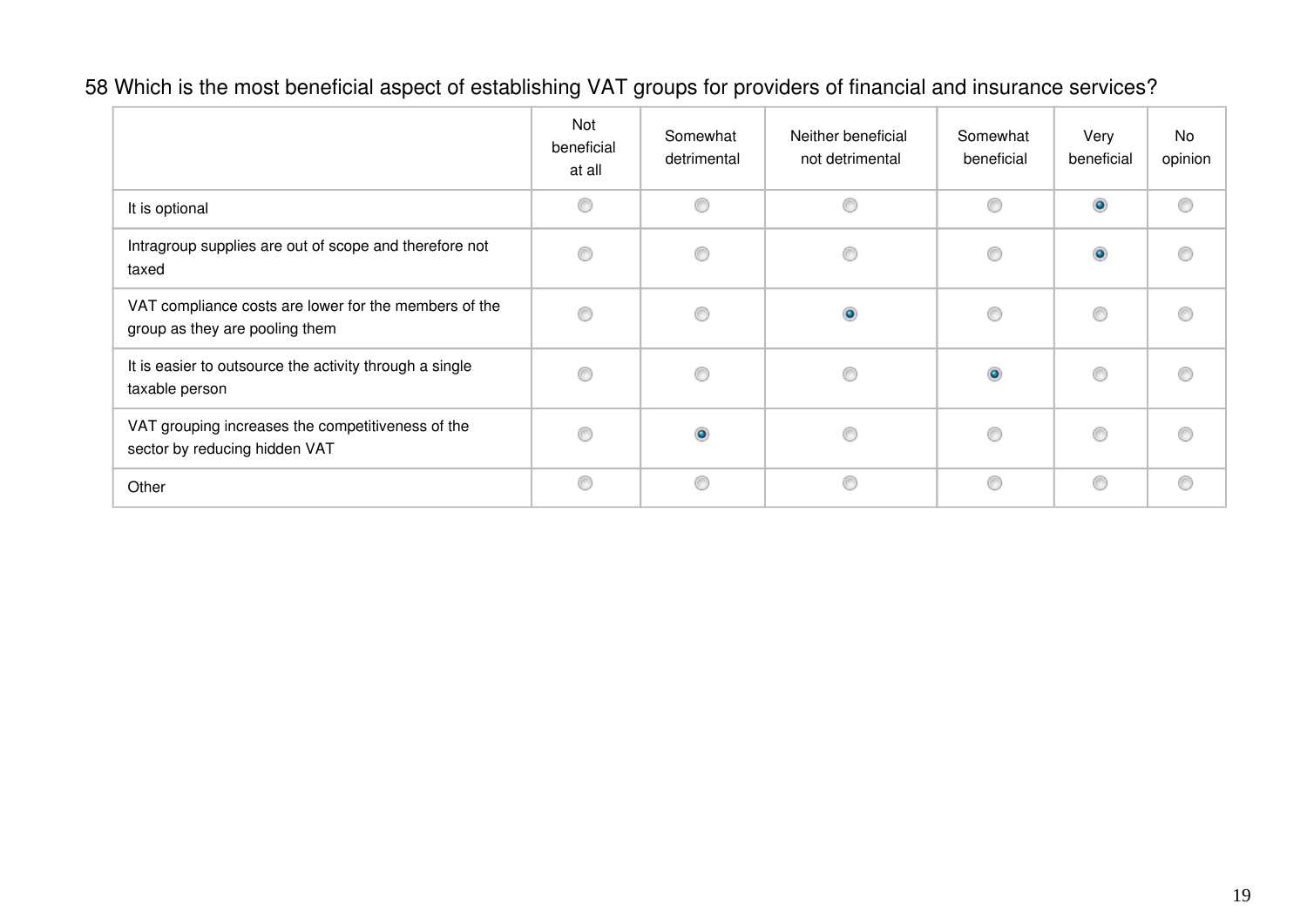60 Which is the most effective way to reform the rules for financial and insurance services in your country?

|                                                                                     | Not<br>effective at<br>all | Somewhat<br>ineffective | Neither effective nor<br>ineffective | Somewhat<br>effective | Very<br>effective | No<br>opinion |
|-------------------------------------------------------------------------------------|----------------------------|-------------------------|--------------------------------------|-----------------------|-------------------|---------------|
| Remove the exemption and tax financial and insurance<br>services at a standard rate | $\bullet$                  |                         |                                      | ◎                     | ⊙                 |               |
| Remove the exemption and tax financial and insurance<br>services at a reduced rate  |                            |                         | ∩                                    | ◉                     | 0                 | €             |
| Tax only fee-based services at a standard rate                                      | $\bullet$                  |                         |                                      | ⊙                     | ◉                 | ∩             |
| Tax only fee-based services at a reduced rate                                       | $\bullet$                  |                         |                                      | ∩                     | ⊙                 | ⋒             |
| Grant businesses the option to apply VAT                                            | ∩                          | ⋒                       |                                      | ⊙                     | $\odot$           | ⋒             |
| Grant businesses the right to constitute a VAT group in<br>every Member State       |                            | ⋒                       |                                      | ⊙                     | $\bullet$         |               |
| Make cost-sharing arrangements available to the sector<br>in all Member States      |                            |                         |                                      | ⋒                     | $\bullet$         |               |
| Other                                                                               | ⊙                          | ⊙                       | ⊙                                    | ⊙                     | ◉                 | ∩             |